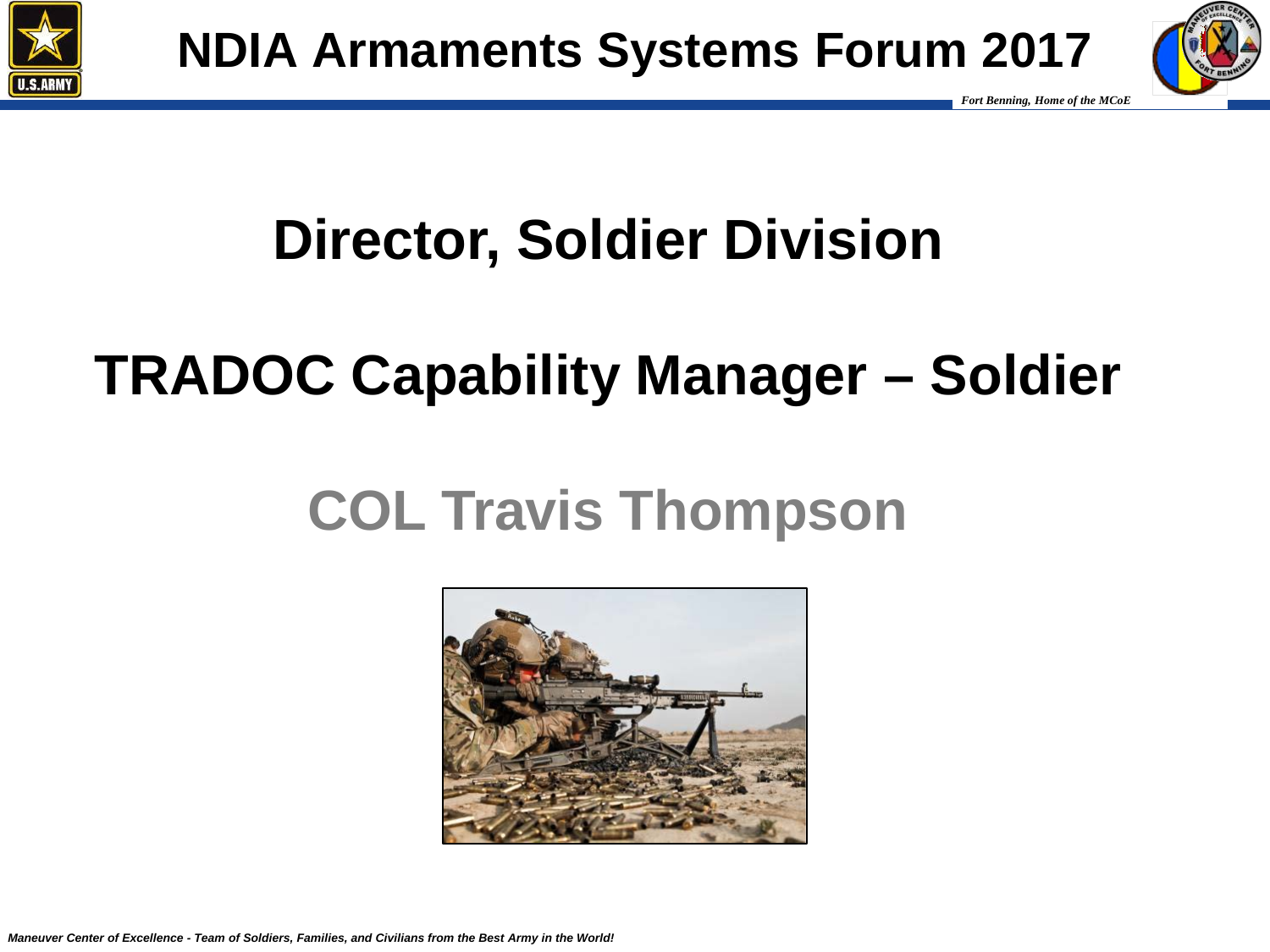







**Serve as the DOD proponent for Small Arms Systems, Mortars, Close Combat Missile Systems, Lethal Miniature Aerial Munition System and the Maneuver Center of Excellence Combat Development point of contact for Shoulder Launched Munitions, Soldier Handheld Munitions, and Tactical Nonlethal weapon systems.**

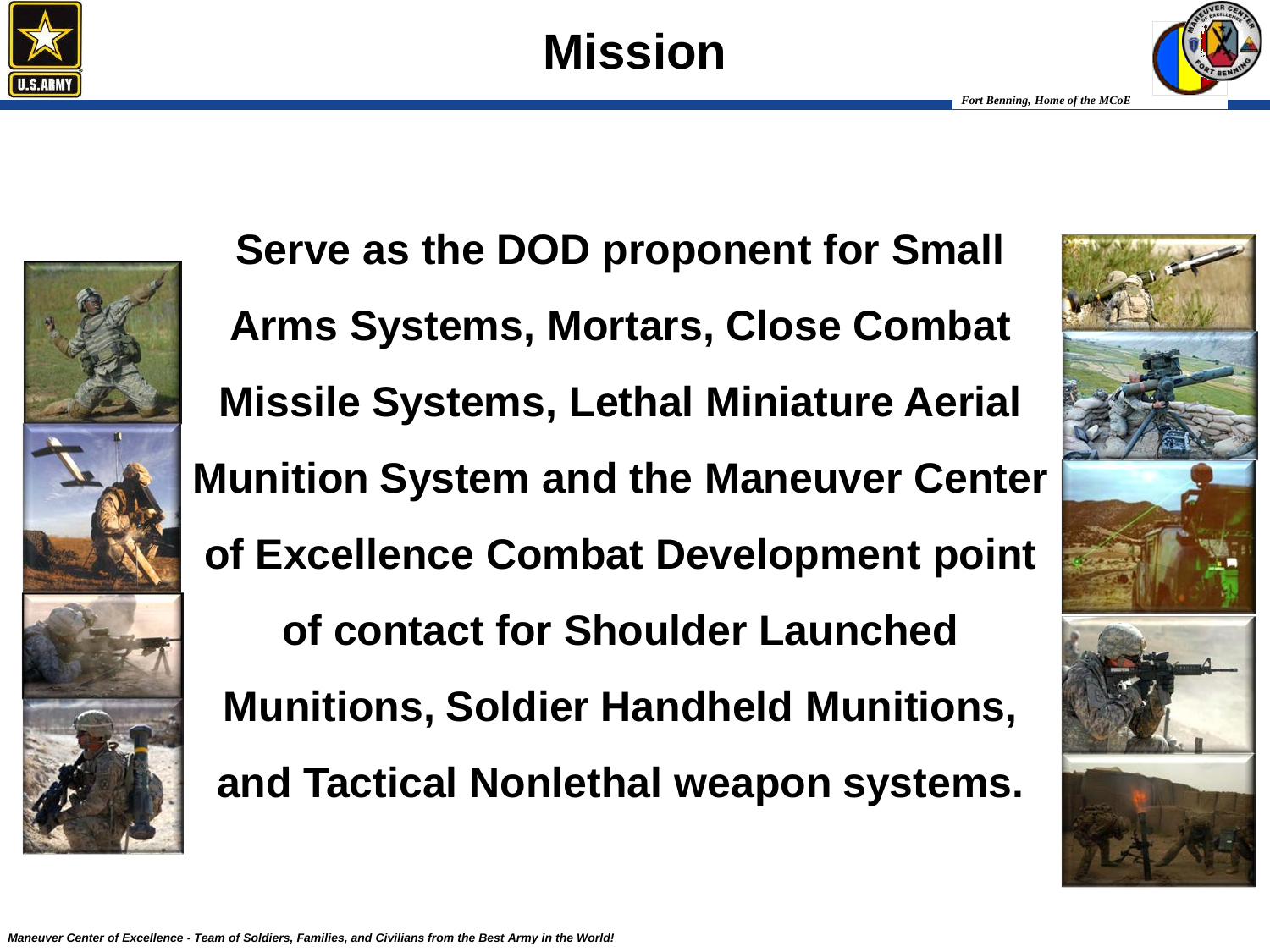



# Small Arms

*Maneuver Center of Excellence - Team of Soldiers, Families, and Civilians from the Best Army in the World!*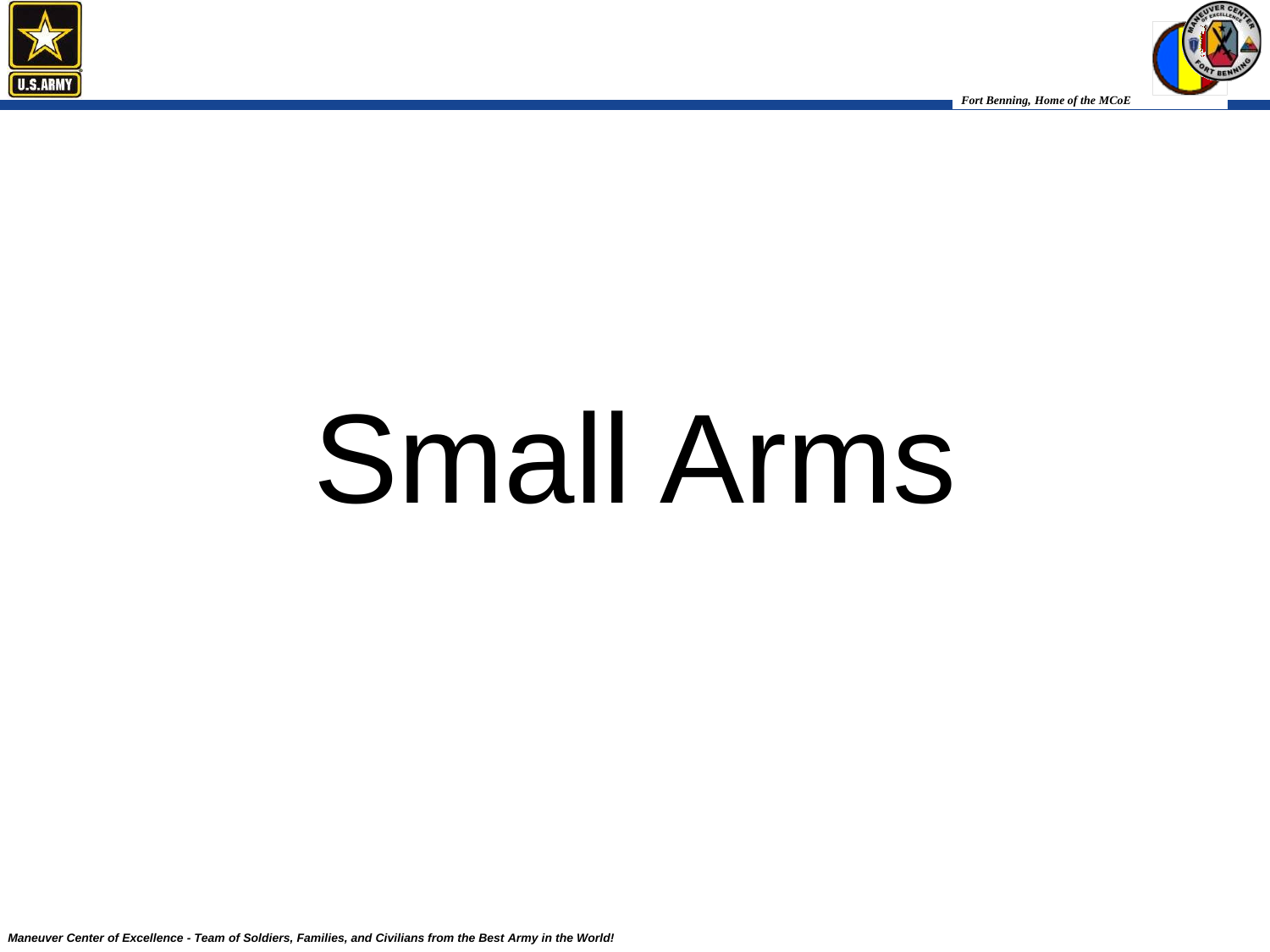

## **Small Arms Improvement Approach (SWEAT)**



 *Fort Benning, Home of the MCoE* 

### **Soldier + Weapon + Enabler + Ammo + Training = Effect**

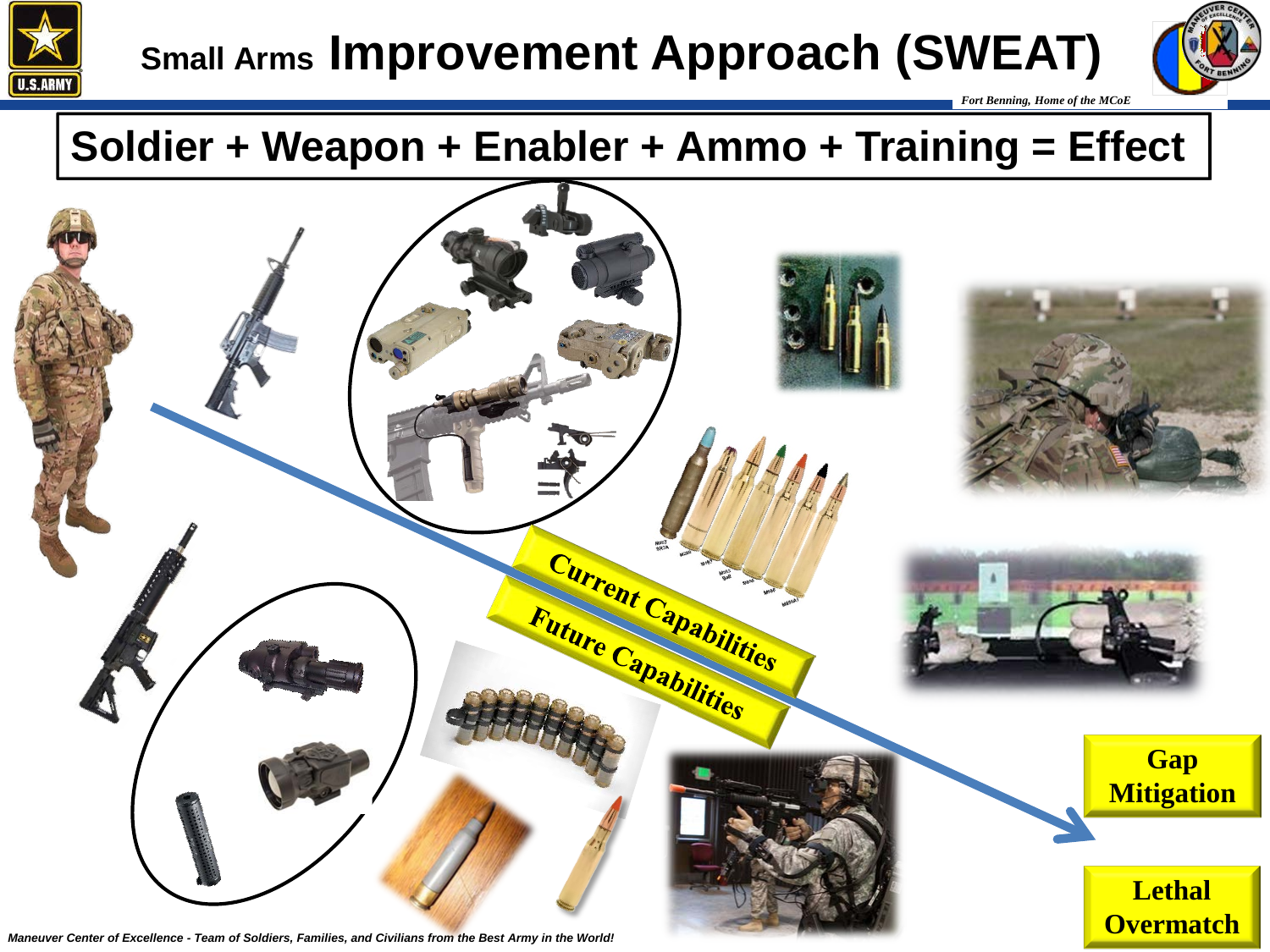

#### *Fort Benning, Home of the MCoE*  **Summary of Small Arms Section Desired Capabilities**



#### **Individual Weapons**

- Carbine Product Improvements: M4A1 MWO proceeding
- All other improvements pending SA-FC/FWS-i/NGSAR decision points
- Interim Carbine Directed Requirement ?

#### **Sniper Weapons/Accessories and SDMR**

- Precision Sniper Rifle (PSR) CPD approved, funding approved FY20
- Compact Semi-Automatic Sniper System (CSASS) upgrade to M110
	- ― Formal RFP closed Source Selection completed with contract awarded, funding pending
- Squad Designated Marksman-Rifle directed requirement, funding approved 3QFY19

#### **Pistols/Suppresions/Shotguns**

- Modular Handgun System (MHS) XM17 in PVT, pending GAO outcome from protest, Holster and Enabler efforts integrating
- Signature Suppression capabilities for both visual and acoustic signatures
- Tactical Compact Shotgun (TCS) CPD, Standardize M500 in staffing ~30 days

#### **Crew Served Weapons**

- Mounted Machinegun Optic for Mounted Machinegun (CPD Approved, RFP for paper proposal scheduled for 4QFY17)
- Mounting solutions to support MG enablers and Fire Control integration (Articulating Rail, MK19 brackets)

#### **Optics**

• Fire Control across all platforms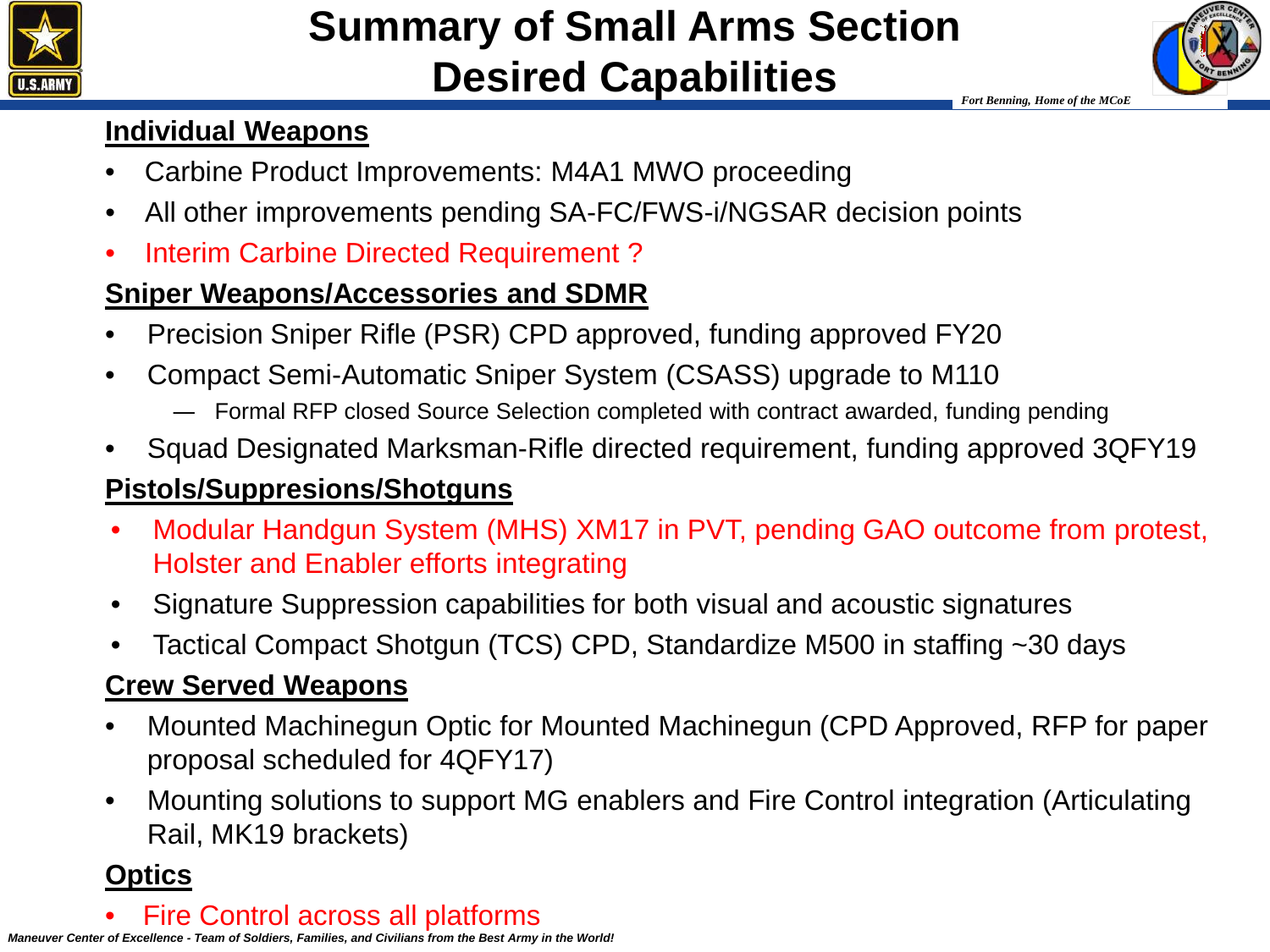





- Sig Sauer P320M selected
- XM17 Full size and XM18 Compact
- Production Verification Test, IOT&E ongoing, pending GAO outcome from protest
- Integration of Holster and Enabler efforts
- US Army BOI 195,000
- Joint partners potential quantities:
	- $-$  USAF  $\sim$  130,000
	- $-$  USMC  $\sim$  35,000
	- $-$  USN  $\sim$  61,000 (XM18 only)
	- USCG NA
- Each weapon comes with:
	- S/M/L frame
	- 1 standard 17 round magazine
	- 2 extended 21 round magazines
	- Bore brush

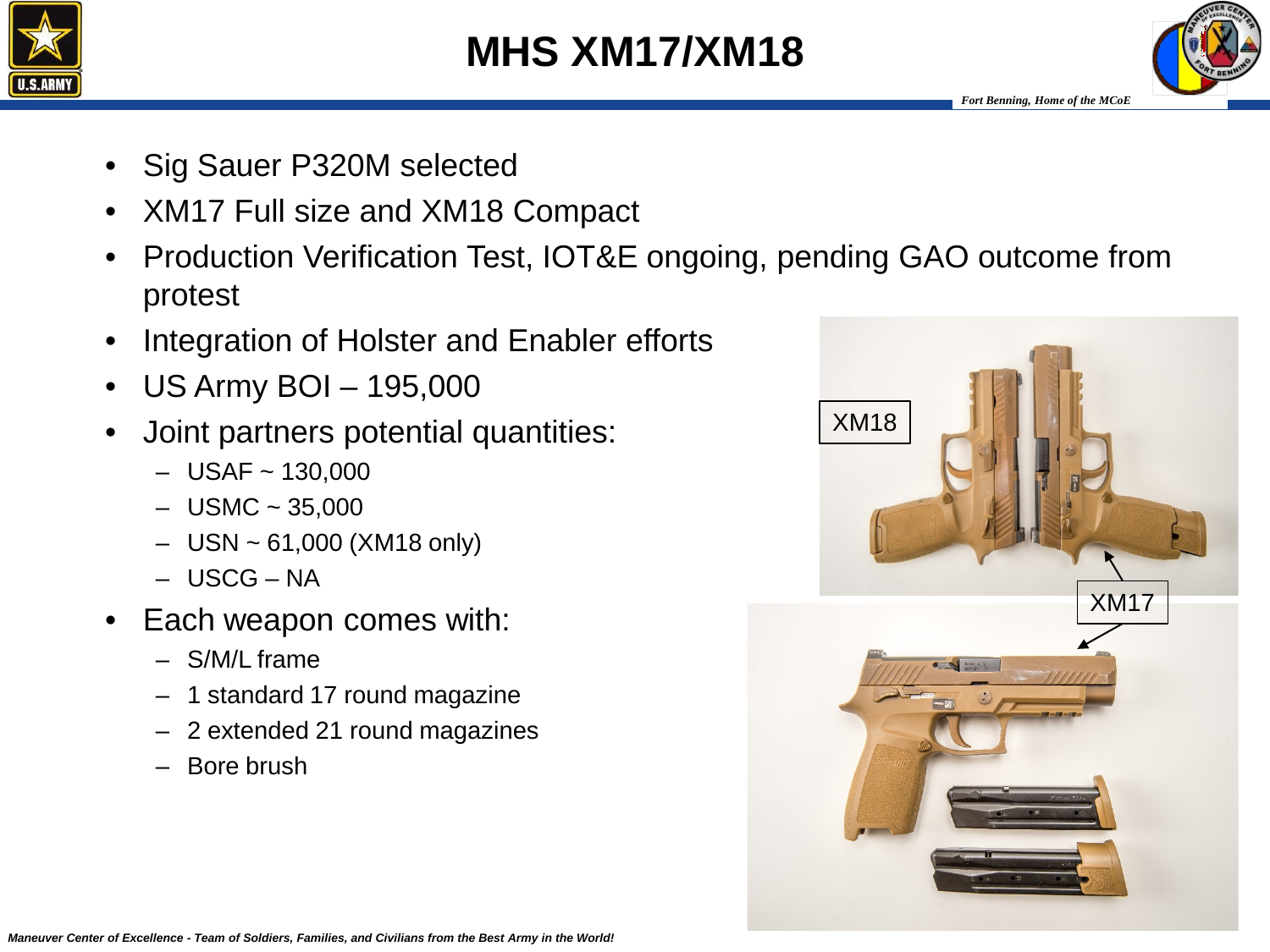

## **Small Arms Fire Control PM**





- Decrease time to engage (Increase Probability of Hit)
- Increase detection and ID range
- Provide degraded capability in a no power situation (DVO)
- Digital overlay display inside optics field of view
- Provide covert pointing day and night
- Size Weight and Power optimized
- Range determination to the maximum effective range of the Squad
- Variable or selectable power/magnification
- Provide networked lethality through Intra Soldier Wireless and Nett Warrior (O)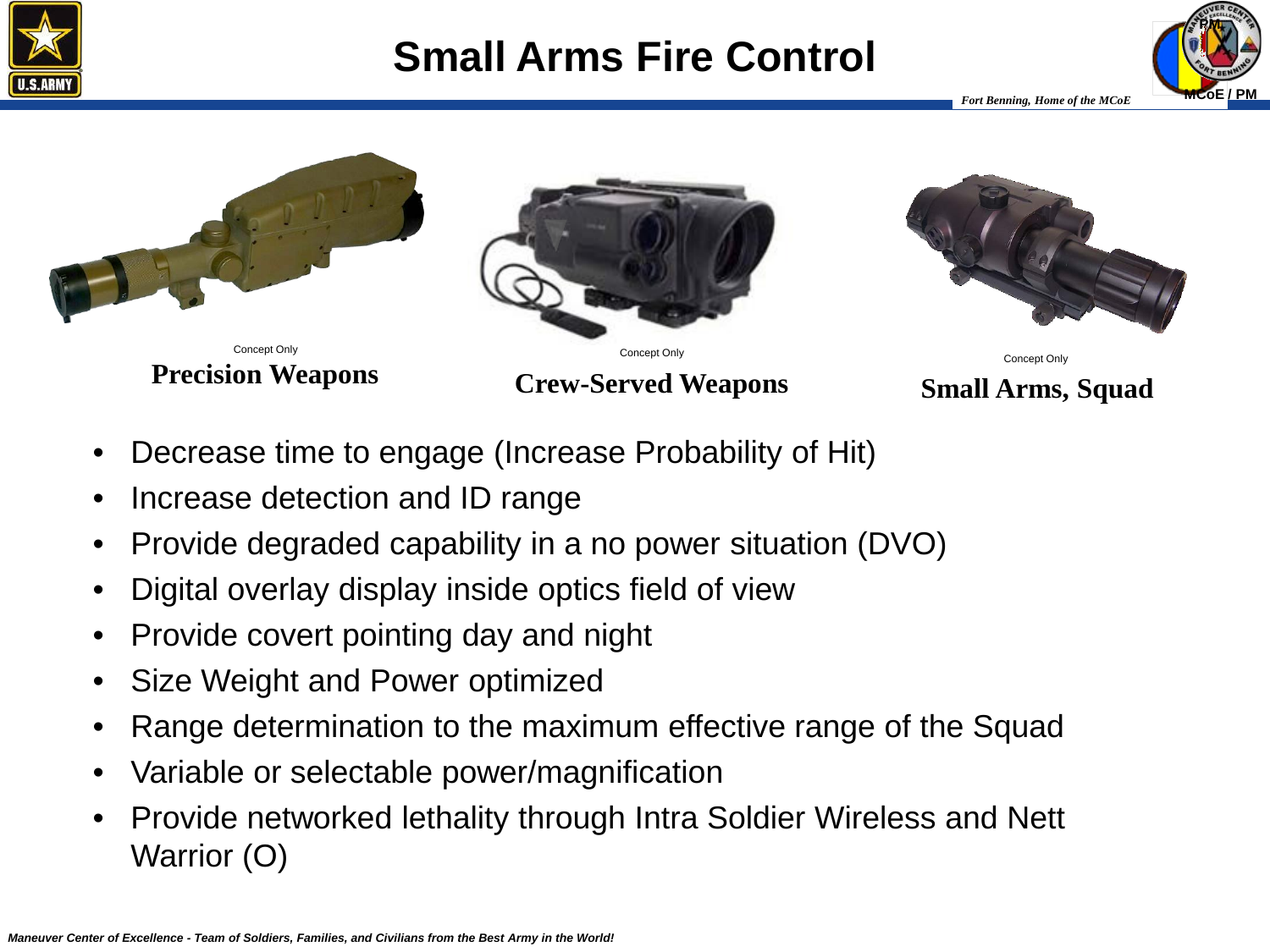

## **Summary of Small Arms Section Desired Capabilities**



 *Fort Benning, Home of the MCoE* 

#### **Small Caliber Ammunition**

- Reduced weight/signature
- Reduced fouling and contaminants
- Improved terminal performance
- Improved intermediate barrier performance

#### **40mm Low Velocity Ammunition**

- Increased Range Anti-Personnel (High Explosive Air Burst XM1166): Improved Lethality, Improved Accuracy, Increased Range, and Counter Defilade
- Door Breaching capability (XM1167): Ballistic breach of an existing exterior door
- Short-Range Anti-Personnel (XM1168): Improved Lethality against close range, threat personnel

#### **40mm High Velocity Ammunition**

• Improved High Explosive Dual Purpose: Increased lethality, Counter defilade, Improved accuracy

#### **Lightweight Small Caliber Ammunition (LSCA)**

- Reduces Soldier load for one of his heaviest items ammo
- Drop in solution for existing family of for 5.56mm, 7,62mm and .50 CAL weapons
- No compromise in current capability (e.g. reliability and durability)
- PM-MAS Industry Day 19APR16

#### **One Way Luminescence (OWL) Ammunition**

- Increases Soldier survivability by fielding a tracer our adversaries can't readily see
- Drop in solution for existing family of for 5.56mm, 7,62mm and .50 CAL weapons
- Also increases effectiveness of current tracer ammo through advanced design
- Potential to eliminate tracer / ball mixed ammo in the future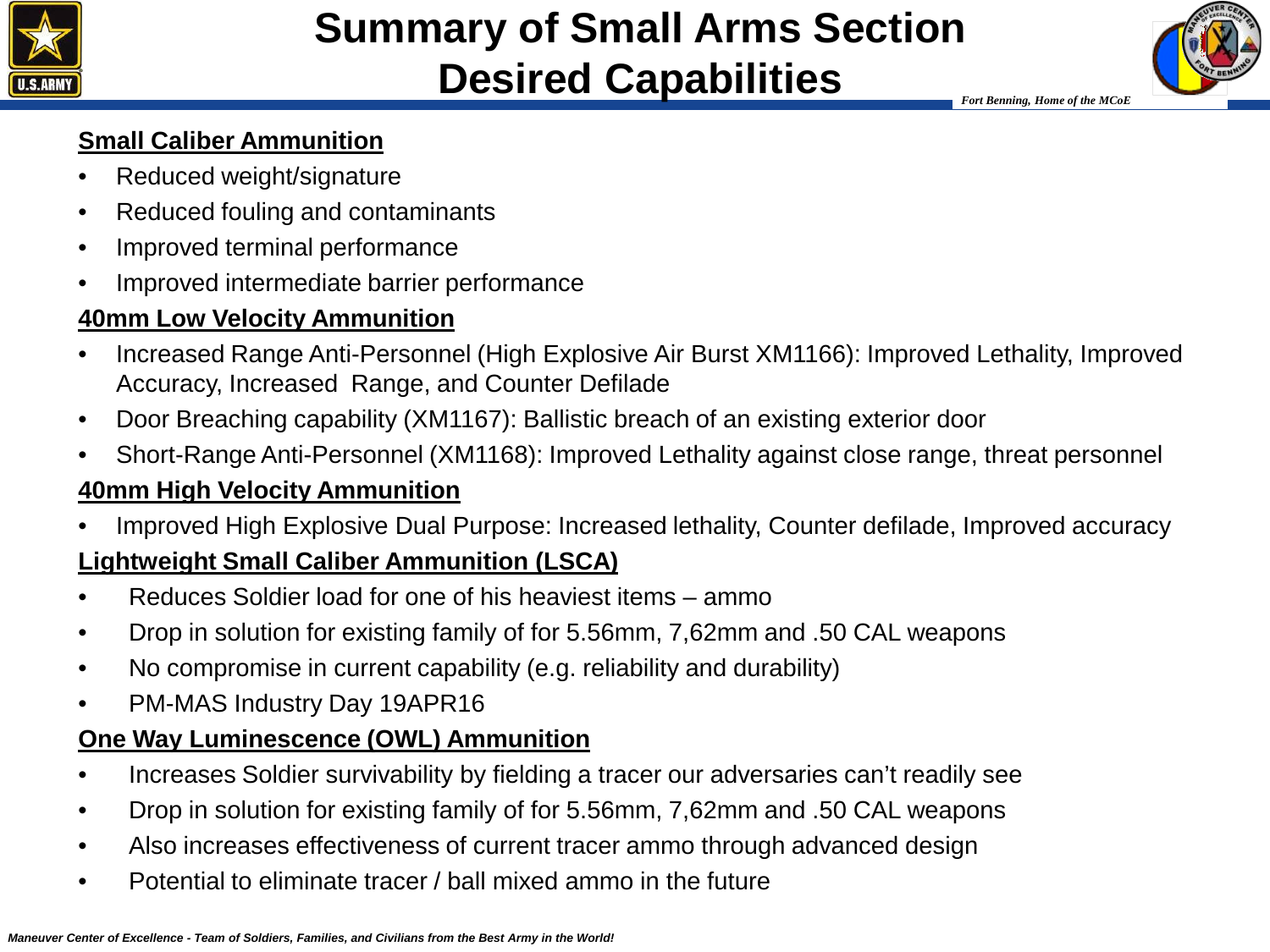



- First Unit Equipped 2025-2045
- Automatic Rifle, Medium Machinegun, Carbine, SDM (any or all possible)
- Next Gen Squad Automatic Rifle in HQDA staffing funding in the POM
- Increased chamber pressure, increased muzzle velocity/energy
- Improved Probability of Hit out to 600m
- Improved Probability of Incapacitation
- Lightweight Weapon
- Lightweight Ammo
- **Suppressed**
- Reduced recoil
- Rounds counter
- Addresses SA CBA/Squad Gaps (precise fire, volume fire, improved operation and maintenance, avoid detection, improve Soldier mobility)

Next Gen Squad Auto Rifle Industry Day within next 90 days (Secret) required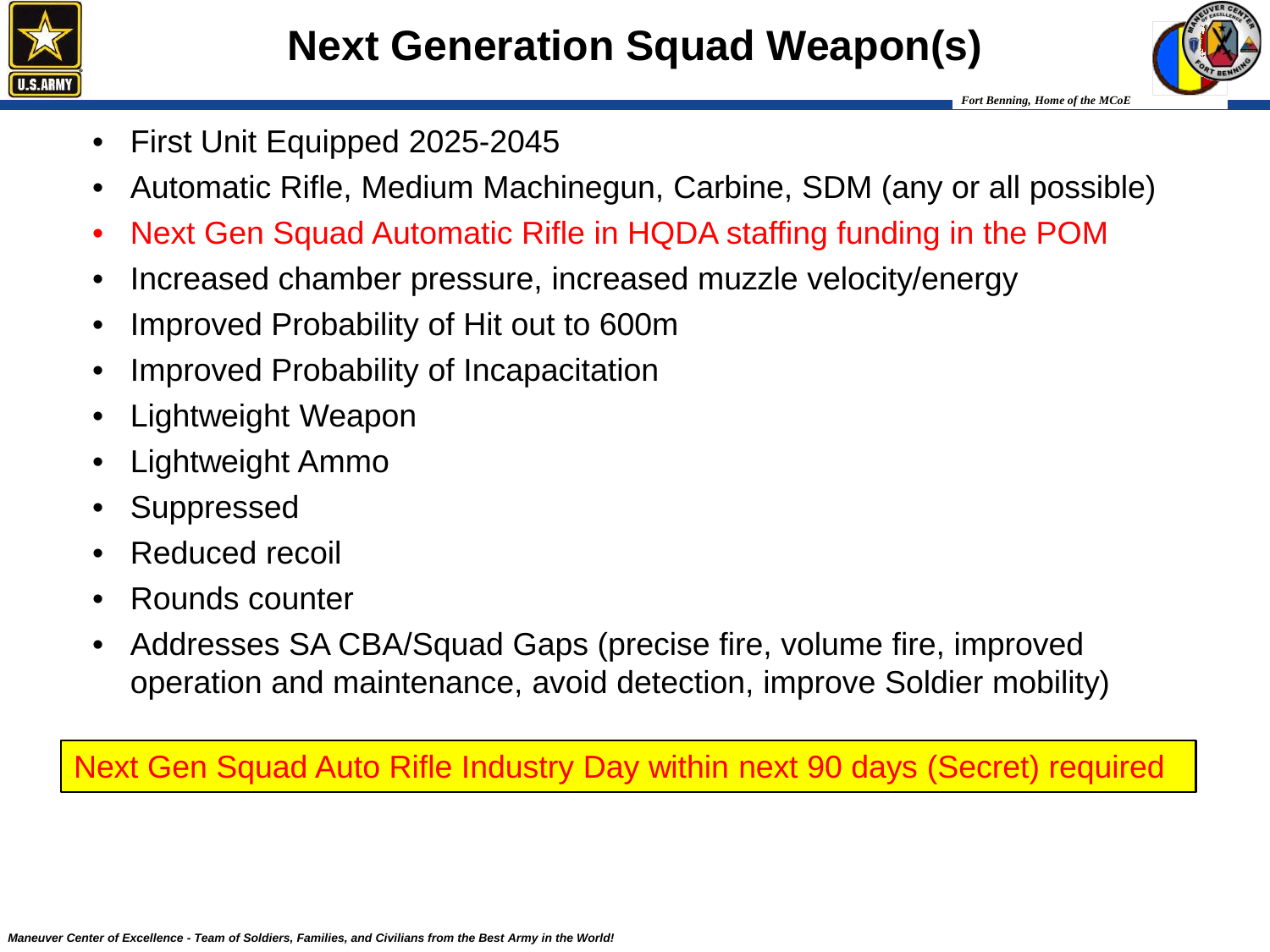



**Purpose:** Provide an updated ammunition system approach to mitigate the capability gaps prescribed in the Small Arms CBA and inform small arms weapons priorities and modernization strategy

**Objective:** Establish small arms ammunition system attributes and their associated values with defensible analytic evidence. The study evaluated the operational benefit and cost of alternative small arms ammunition capabilities to determine the preferred set of ammunition system attributes that mitigate capability gaps prescribed in the Small Arms CBA.

**Emerging Results:** Threats to the US military are armoring their individual Soldiers and developing their small arms weapons and ammunition. However, emerging US small arms technologies can provide an order of magnitude increase in small arms capability, providing extensive effects at range, increased probability of hit and incapacitation at range, and yielding significant overmatch to Army and Marine squads over threat adversaries.

#### **Final Report to TSAG 18 May 2017**

**MCoE Modernization Strategy to Follow**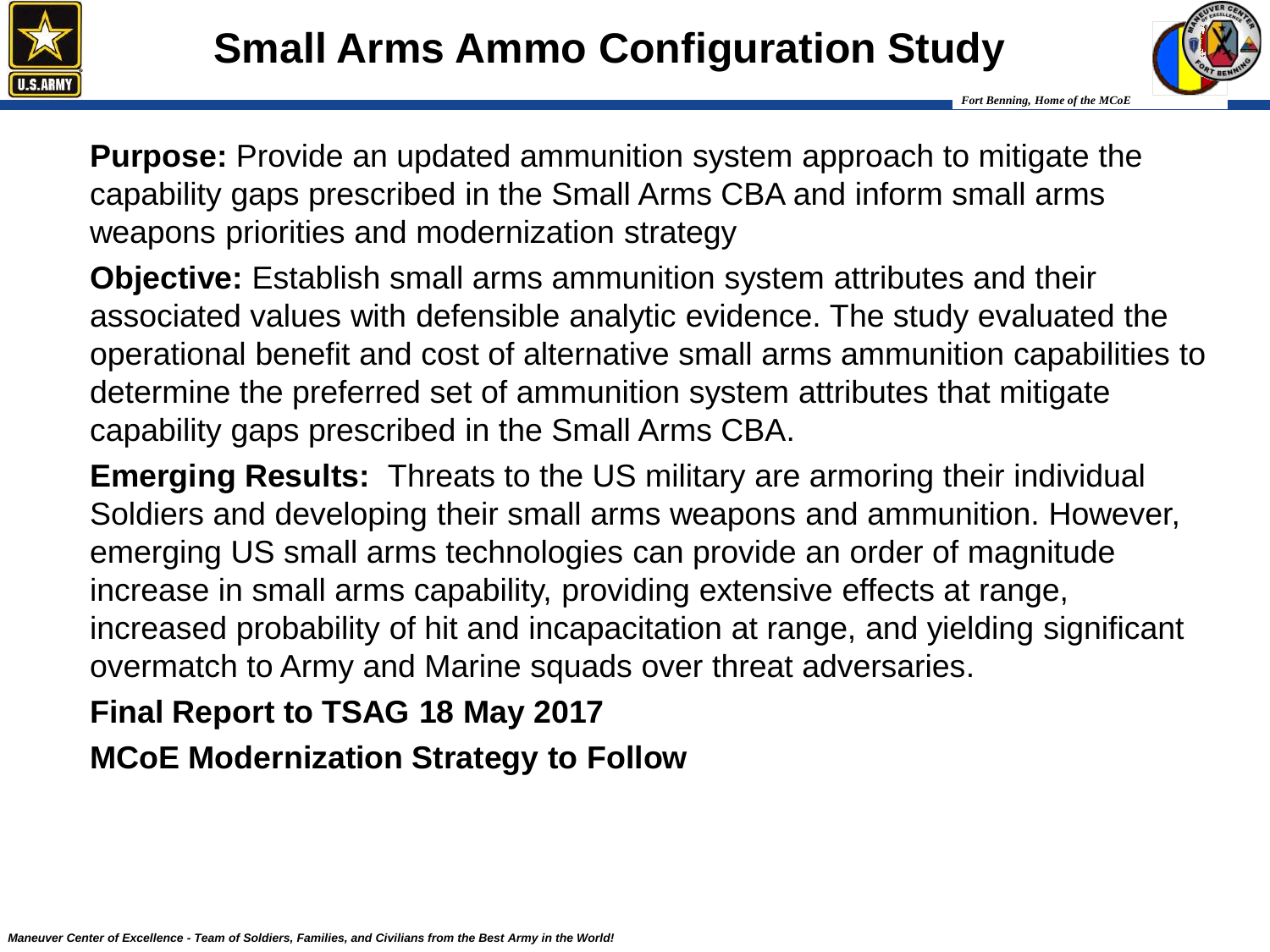



# *Questions?*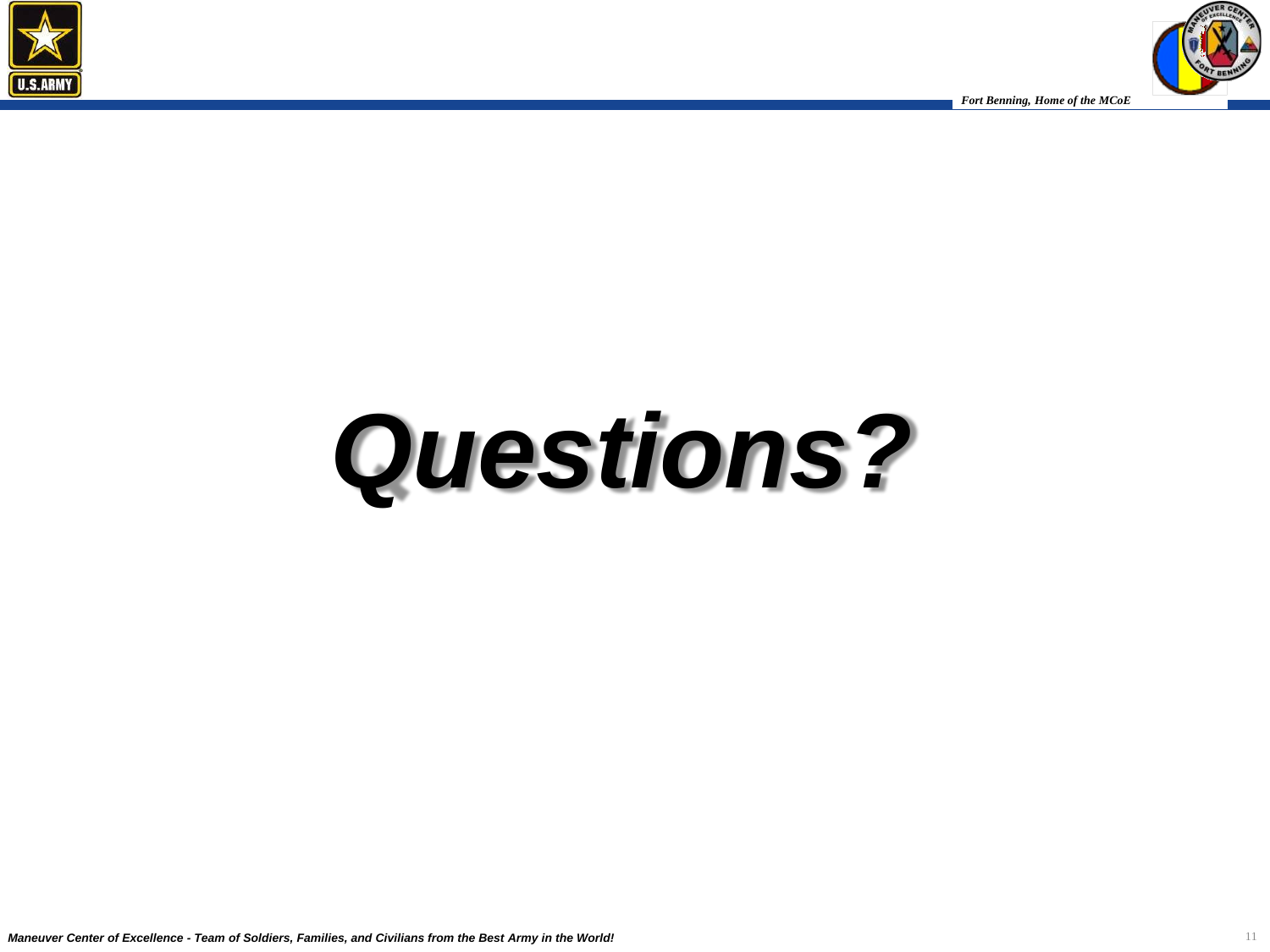



# **BACKUPS**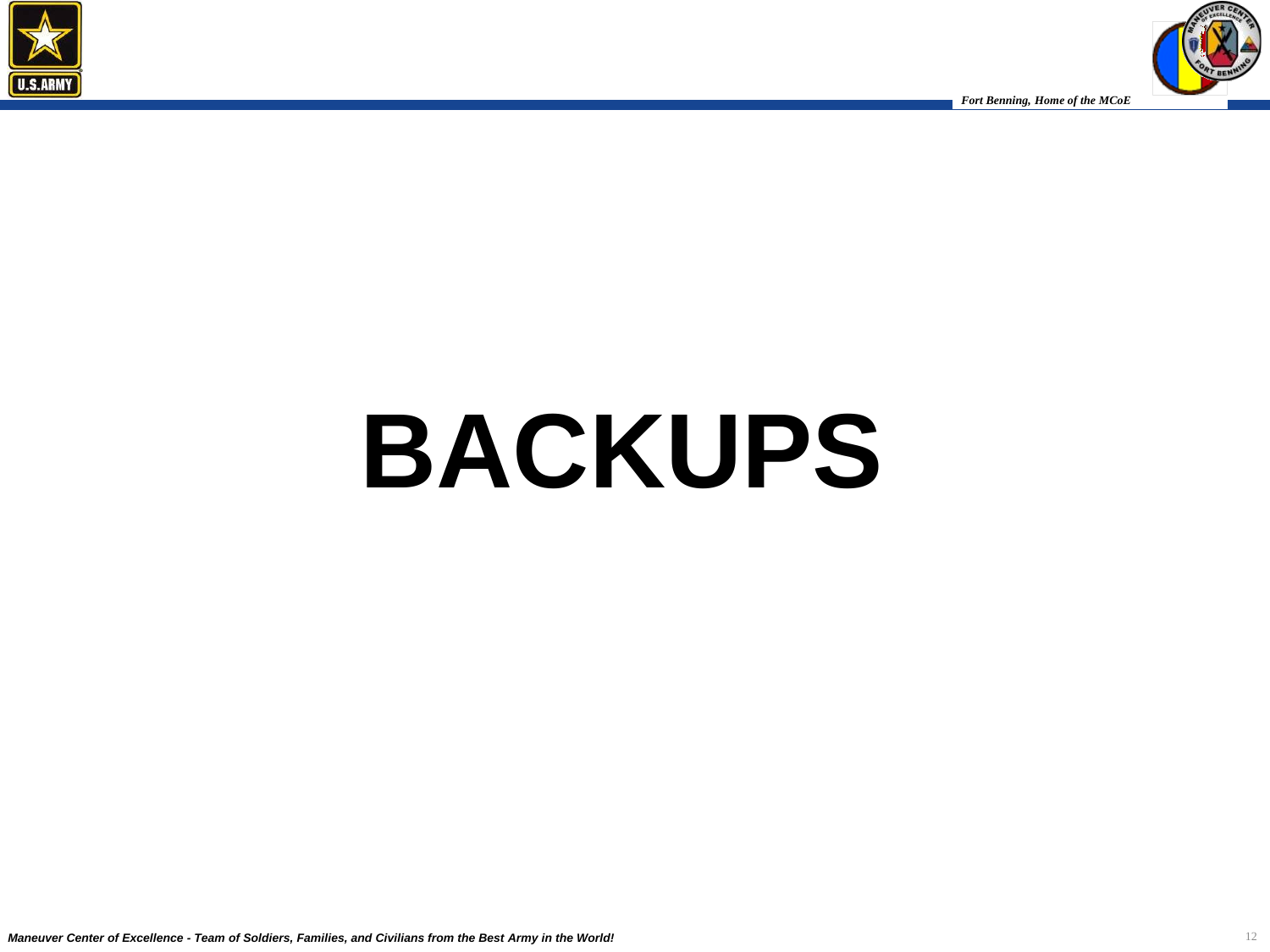



- CDD in HQDA staffing funding in POM
- Replacement for M249 Squad Automatic Weapon by FY 2025
- Precise and Volume Fire Out to 600 meters [Increased P(h)/P(i)]
- Caliber TBD
- Lightweight weapon (12 pounds with bipod, sling, suppressor))
- Lightweight ammo (20% less than comparable brass)
- Capable of suppression (Unable to localize)
- Reduced recoil (Able to control automatic fire)
- Rounds counter (Predictive maintenance)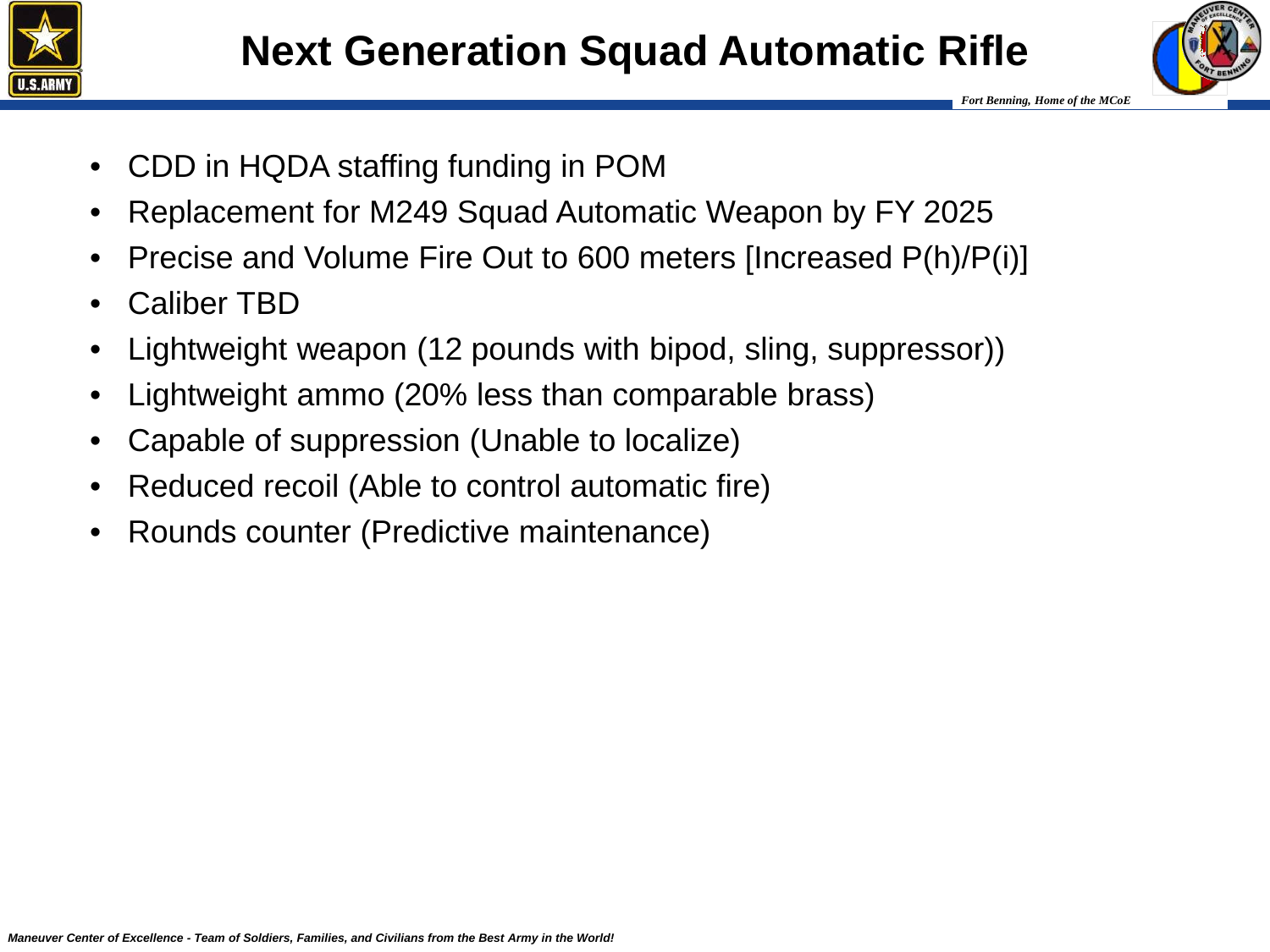

## **Fire Control Generations**



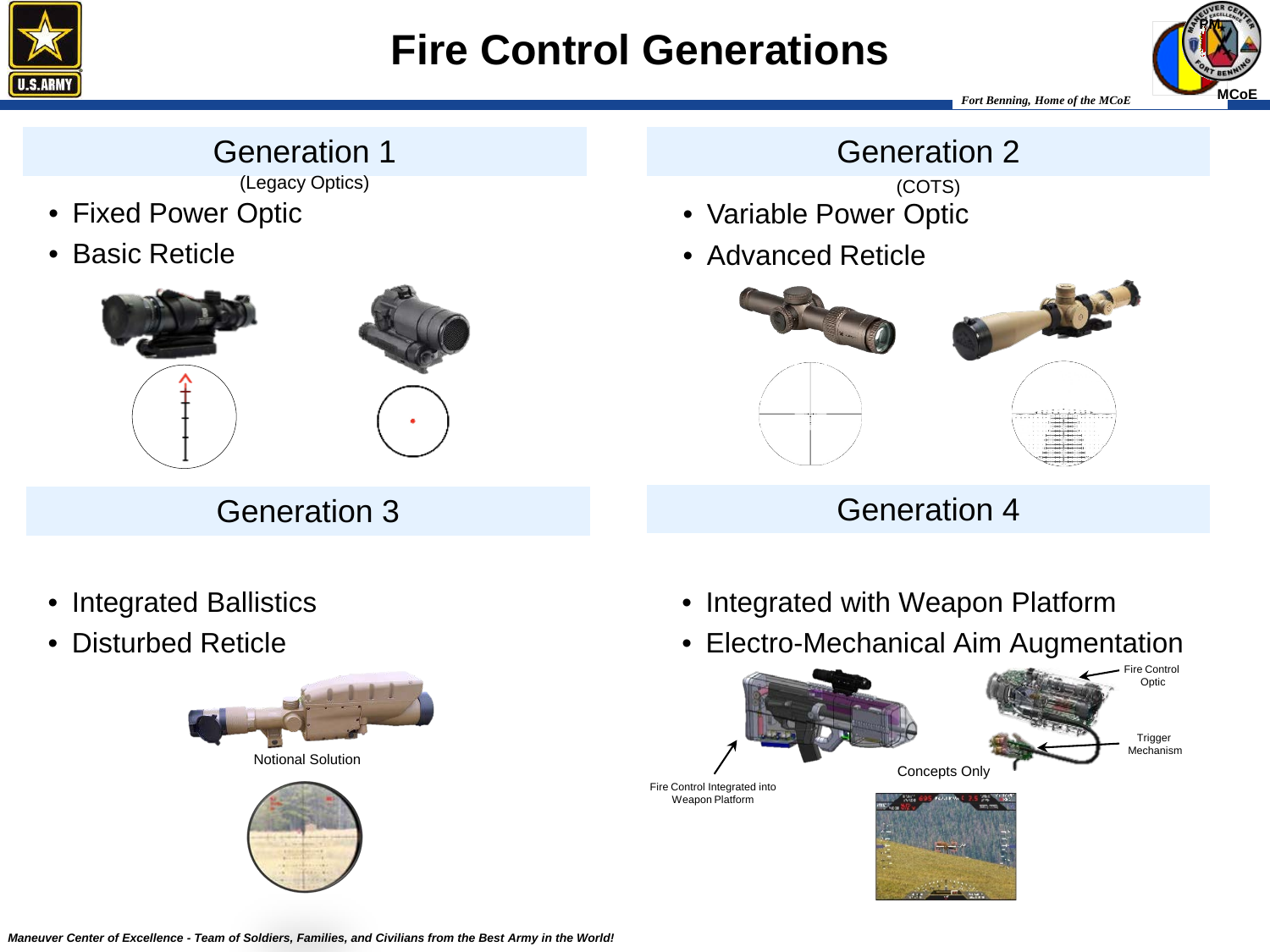



*Example*

### $\triangleright$  PSR Capability

- Provides Snipers With Precision Fire Out To 1500m
- Increased P(h)/P(i) at all intermediate ranges
- NEW Ammunition For Range & Terminal Effects
- Sound/Flash Suppressor
- Enhanced Rifle Scope
- Detachable Box Magazines
- Ergonomic Stock (Foldable w/ Adjustable Cheek & Butt-plate)
- **≻ PSR Objective** 
	- To Qualify and TC-STD a Commercial and NDI Bolt-Action Extended Range Sniper Rifle & NEW Ammunition

### Multi-Caliber

- METT-TC, Training, Supportability, Costs
- $\triangleright$  PSR is a Joint Program
	- Six letters of endorsement from JOINT services
- CPD approved Dec 2015



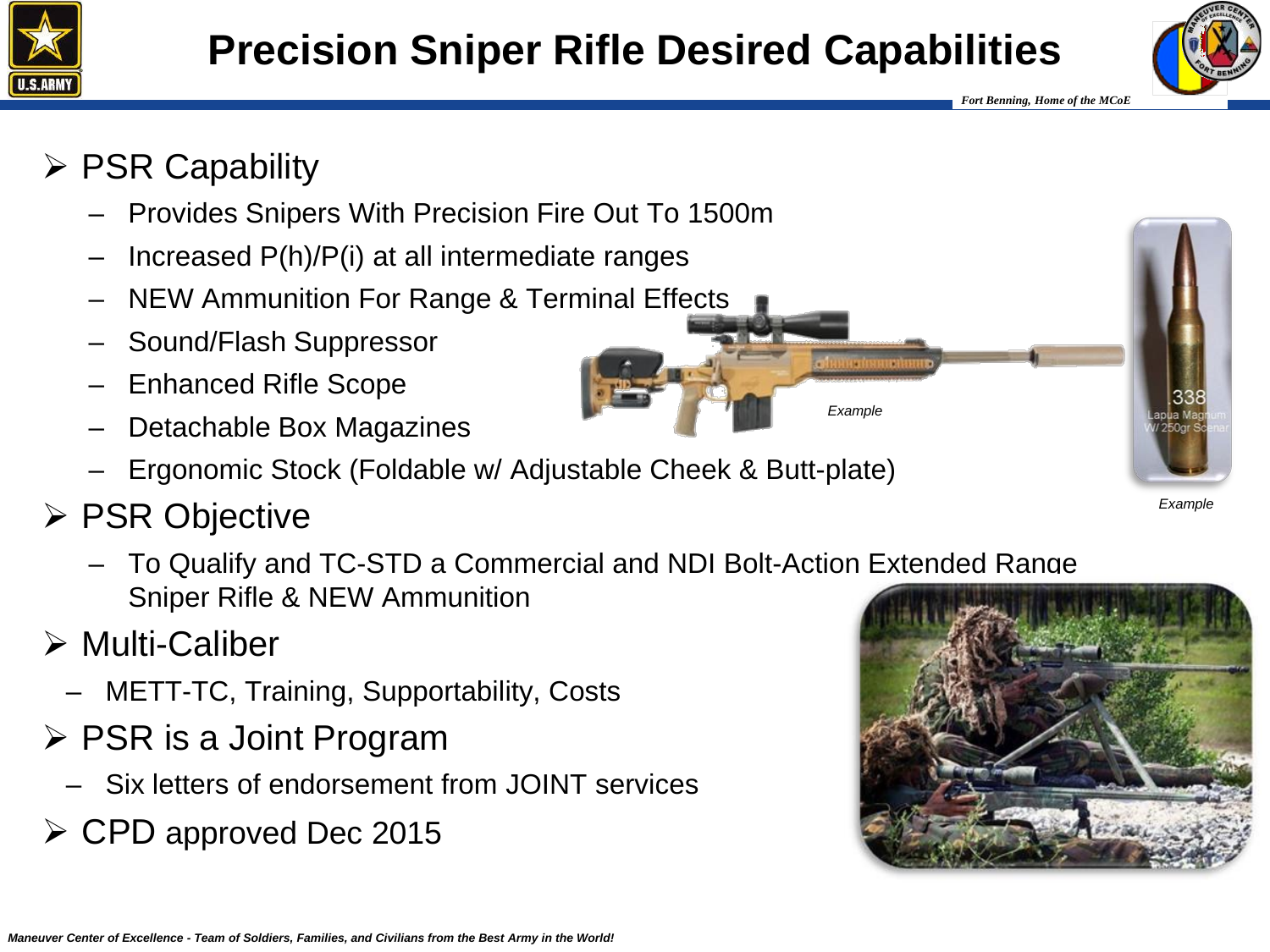



#### **Desired Capability**

**Squad level Counter Defilade Target Engagement capability to precisely and quickly defeat, out to 500 meters, enemy combatants, while limiting collateral damage.**

- Current direct-fire small arms (M4, M16, M249, and M240) do not fire their rounds with enough Kinetic Energy to penetrate most cover that the enemy uses.
- Current indirect fire systems immediately available to the squad (M203, M320, MK19, and 60mm Mortar) are either unable to range 500 meters, have flight times that allow the enemy reposition, are imprecise, or have dispersion issues that can cause significant collateral damage.
- Current indirect fire systems not immediately available to the squad (81mm and 120mm mortars, 105mm and 155mm field artillery, and close air support) have request times and flight times that allow the enemy to reposition, often fire non-precision munitions that are unable to effectively neutralize covered/defilade enemy, and are expensive solutions to neutralize a covered enemy combatant and can cause extensive collateral damage.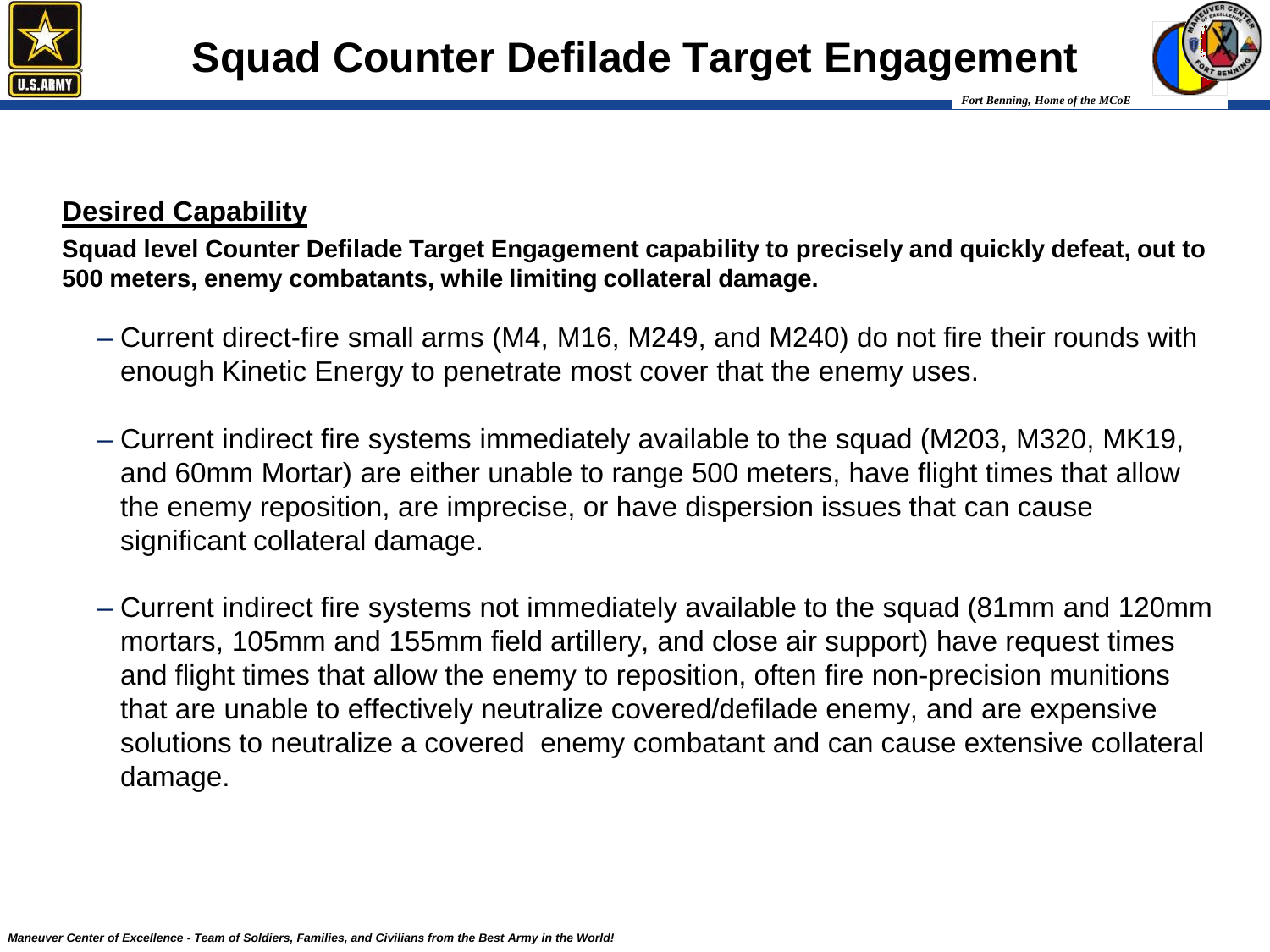



# Firepower

*Maneuver Center of Excellence - Team of Soldiers, Families, and Civilians from the Best Army in the World!*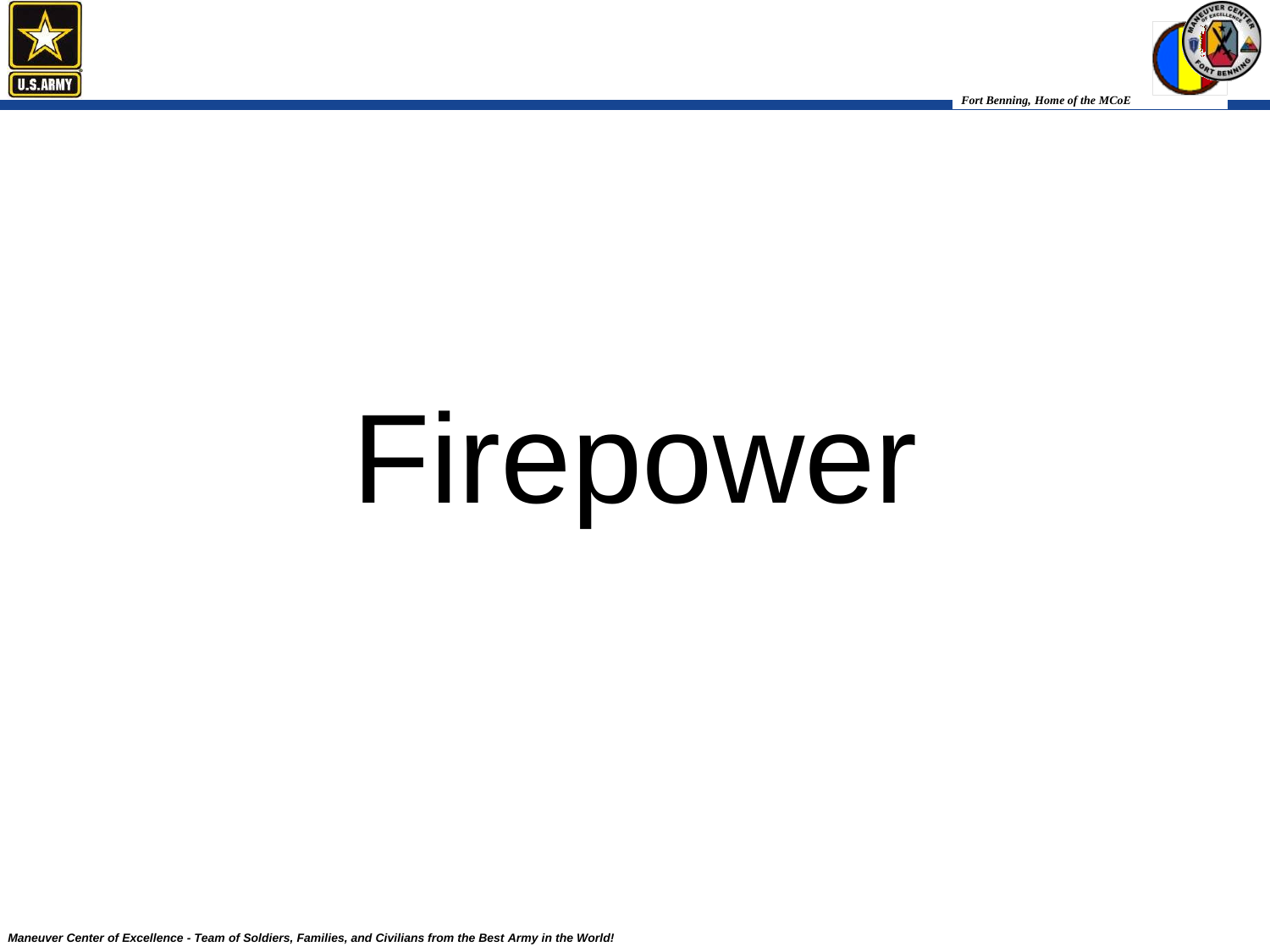

### **Summary of Firepower Section Desired Capabilities**



 *Fort Benning, Home of the MCoE* 

#### **Mortars Systems, Fire Control, and Ammunition**

- Precision and Extended Range (HEGM, ERM, FERA)
- Automated Mortar Turret (AMT)
- Automated Remote Capability (ARC)
- Lightweight Fire Control (WULF, NW/LHMBC Integration)
- Enhanced Lethality
- Mortar CBA /JCIDS Status

#### **Nonlethal Munitions**

- NL munitions with marking capabilities and extended range (Standoff)
- Individual Nonlethal System (INS) that can deliver NL effects from 0-150 meters (variable velocity, directed energy, etc.)

#### **Shoulder Launched**

- Multi-target
- Confined space capability
- Lightweight Systems
- Anti-Personnel
- Increased range against area and personnel targets

#### **Soldier Munitions**

- Multipurpose (Frag & Blast) Hand Grenade (Increased Pi and IM Safe)
- Improved Tactical Obscuration Hand Grenade (≥ performance of HC)
- Enhanced Incendiary Hand Grenade (penetrate steel plate  $\geq \frac{3}{4}$ ", reduce toxicity, and weight by 35%